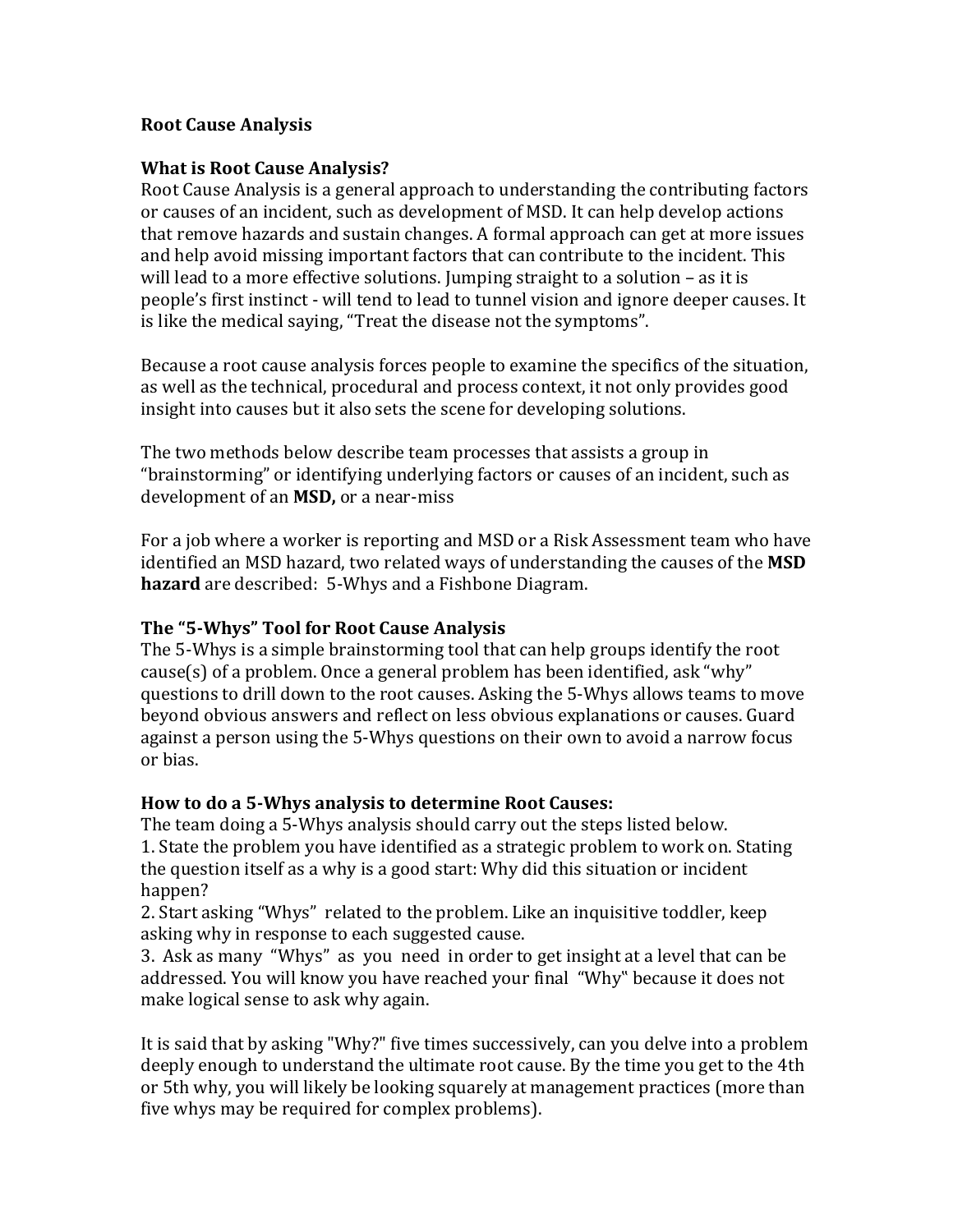*Example* #1 5-*Whys Analysis* (That could be improved).

## Example: Problem: We need more staff to distribute meals at lunch 1) Why? Because there are 79 residents and we can't do it all in 20 minutes 2) Why? because we have to wait for the meals to be dished up before we can distribute them 3) Why? because there is only one person behind the steam table and three distributing meals 4) Why? because Dietary always dishes up the meals 5) Why? that"s our standard policy At this point you understand the root cause, and can see where a change is needed.

Note: It would be an improvement to state the Problem as: Why do we have difficulty serving lunch? The Problem as given already directs focus to one issue only; staffing. Fortunately the questions led to a deeper understanding of the underlying issue.

### *Example* #2 5-*Whys:*

A worker is seen to lift a package from floor level. Based upon "common knowledge", many people will look to see if the worker has bent their knees. This naturally leads to a discussion of lift training as a countermeasure. Current evidence points to lift training being ineffective in preventing low back pain during lifting.

Those with training in ergonomics will "see" that the trunk is bent over - trunk flexion- and identify the lift as increasing risk of developing low back pain. What now? It has been said that identifying hazards is 10% of prevention (including MSD) and 90% of the work is in the reduction or elimination of the MSD hazard.

In order to reduce the risk of developing low back pain we need to identify the "determinants" or underlying reason(s) that the hazard of trunk flexion exists.

| Why #4 Why is there is nowhere else to put it at a good height (between thigh and |
|-----------------------------------------------------------------------------------|
|                                                                                   |
| Because we were not aware that lifting from the floor substantially               |
|                                                                                   |

increased the risk of developing low back pain.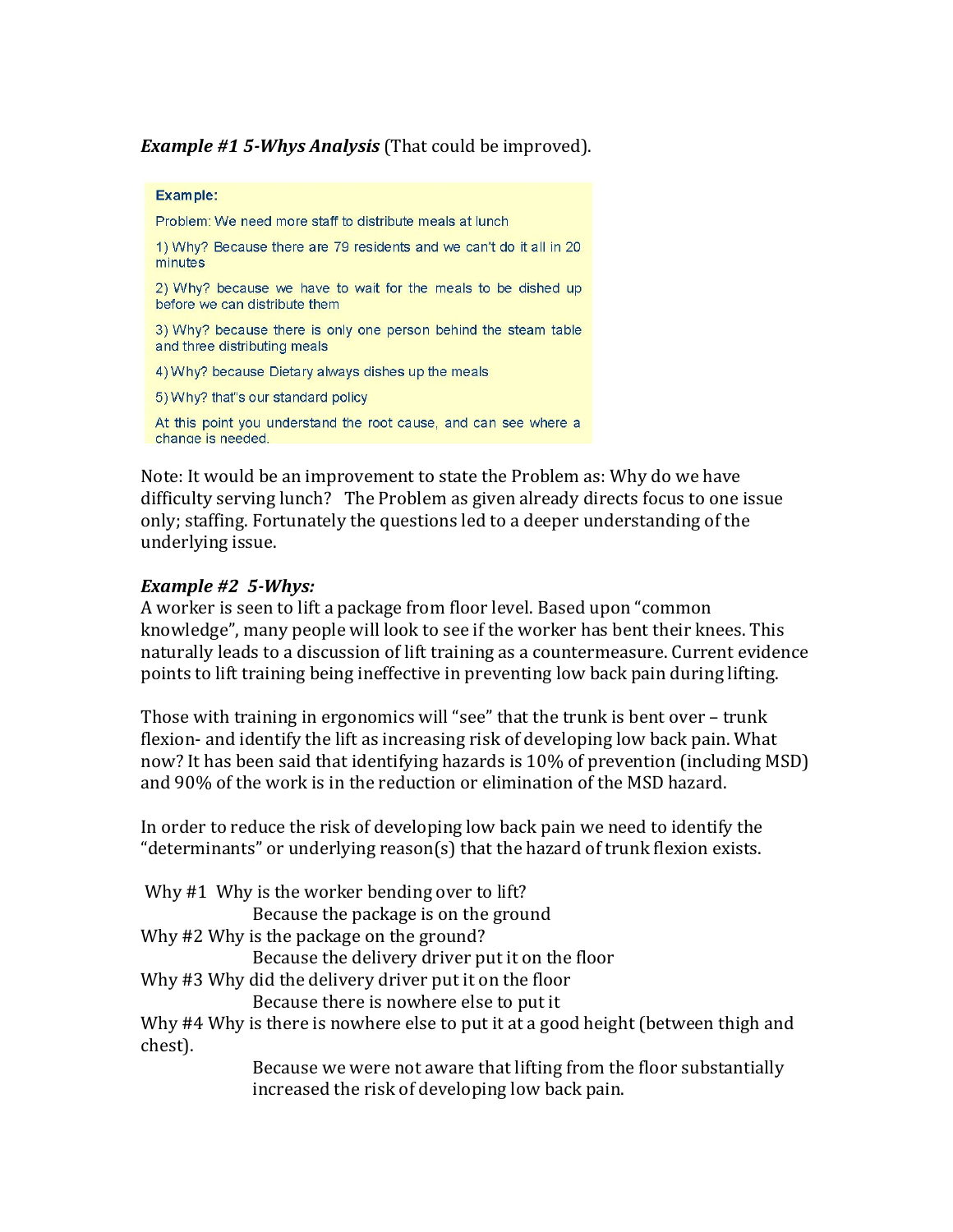Why #5 Why didn't we realize it? Because our training was not up to date and we didn't use the new MSD Guideline!

# **5-Whys Template**

Link to Template (Template is at the end of this  $doc)$ )

### **The "Fishbone Tool" for Root Cause Analysis**

A cause and effect diagram, often called a "fishbone" diagram or **Ishikawa** diagram (after its inventor), can help in brainstorming possible causes of a problem and in sorting ideas into useful categories. A fishbone diagram is a visual way to look at cause and effect or identify the underlying causes so they can be tackled.

The problem or effect is displayed at the head or mouth of the "fish". Possible contributing causes are listed on the smaller "bones" under various cause categories. A fishbone diagram can be helpful in identifying possible causes for a problem that might not otherwise be considered by directing the team to look at the categories and think of alternative causes. So that contributing causes are not missed and to bring deeper insight into the identified causes, be sure to have workers familiar with the work, engineers, managers and maintenance workers with knowledge of the processes and work-system participate.



### **How to Use a Fishbone Diagram to determine Root Causes:**

The team using the fishbone diagram tool should carry out the steps listed below.

1. Agree on the problem statement (also referred to as the effect). Be as clear and specific as you can about the problem. Stating the problem in the form of a question, such as "Why do workers on this task develop pain". Making it a "why"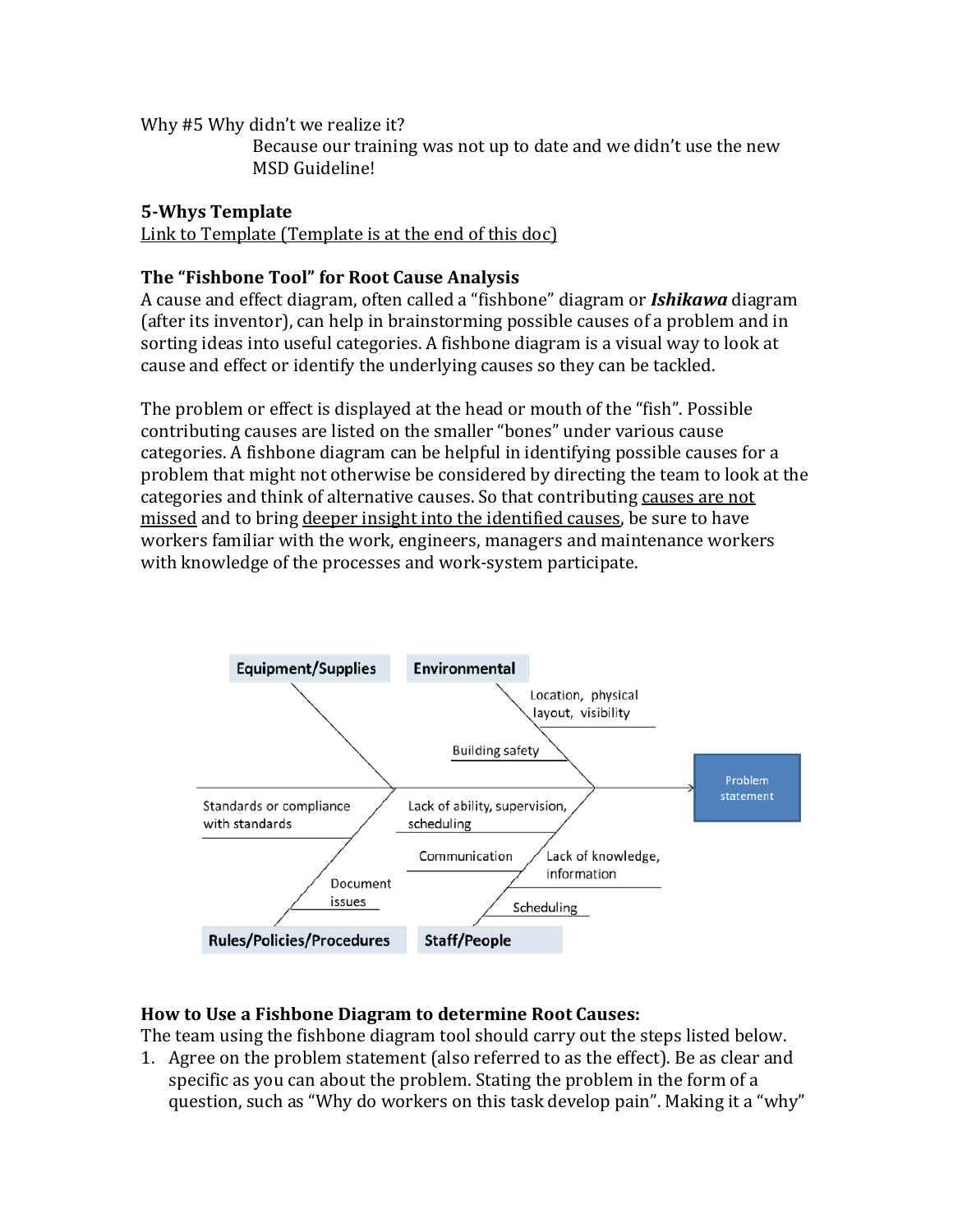question will help in brainstorming, as each root cause idea should answer the question. The team should agree on the statement of the problem and then place this question in a box at the "head" of the fishbone. Beware of defining the problem in terms of a solution (e.g., we need more of something).

2. Agree on the major categories of causes of the problem: **4Ps:** Policies, procedures, people and technology; widely adopted for causeeffects related to the service sector. **6M:** Machines, methods, materials, measurement, mother nature (environment) and manpower; widely used for cause-effects related to manufacturing. Processes, equipment, materials, environment and human-related.

You should adapt these categories or generate new ones to match your problem. The method does not depend on the names of the categories; their fit to your workplace and your problem is most important. The categories are drawn as "bones" or branches off the main "spine" of the fish

- 3. Brainstorm all the possible causes of the problem. Ask **Why** does this happen? As each idea is given, the leader writes the causal factor as a branch from the appropriate category (places it on the fishbone diagram). Causes can be written in several places if they relate to several categories.
- 4. Again ask "Why does this happen?" about each cause. Write secondary categories branching off the cause branches (see examples below).
- 5. Continue to ask "Why?" and generate deeper levels of causes and continue organizing them under related causes or categories. This will help you to identify and then address root causes to prevent future problems.
- 6. After asking "**Why**?" five times (and answering the question), root causes for most incidents are revealed. You may however stop asking "Why" when the why produces answers outside peoples control. For example in an analysis of a traffic accident the answer of "bad weather" is not controllable and so the why is not asked again. An example of a root cause might then be "no policy on driving in adverse weather conditions".

## **Tips:**

- Use the fishbone diagram tool to keep the team focused on the causes of the problem, rather than on the symptoms or the solution.
- Consider drawing your "fish" on a flip chart or large dry erase board.
- Make sure to leave enough space between the major categories on the diagram so that you can add more detailed causes later.
- Encourage each person to participate in the brainstorming activity and to voice their own opinions.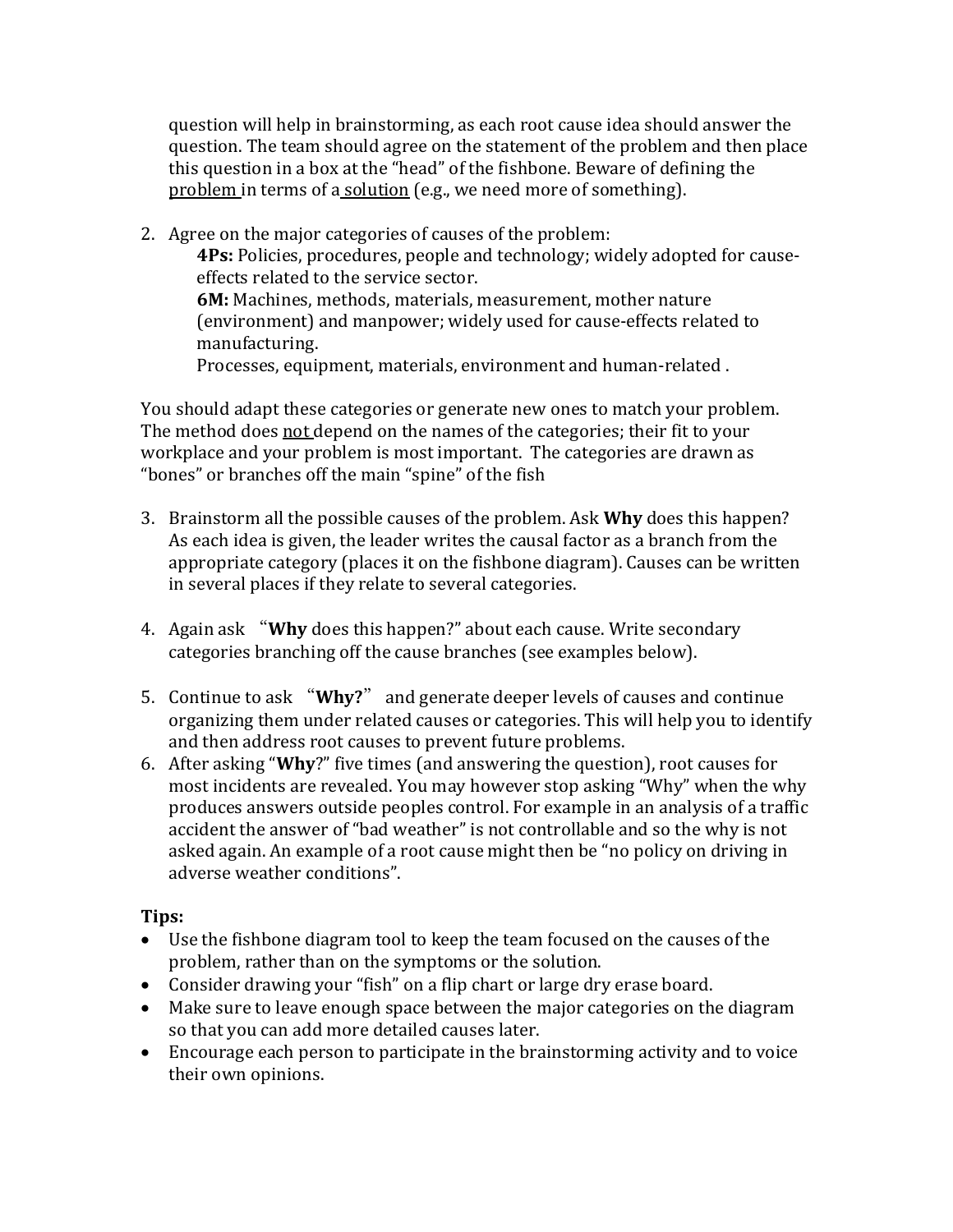- When you are brainstorming causes, consider having team members write each cause on sticky notes, going around the group asking each person for one cause. Continue going through the rounds, getting more causes, until all ideas are exhausted. This can help members of the team who are less comfortable in the situation contribute their information.
- Note, as each category is explored, teams may not always identify problems in each of the categories.
- To help identify the root causes from all the ideas generated, consider a voting technique such as having each team member identify the top three root causes. Ask each team member to place three tally marks or colored sticky dots on the fishbone next to what they believe are the root causes that could potentially be addressed.

### **Examples:**

Here is an example of the start of a fishbone diagram that shows sample categories to consider, along with some sample causes. The example of a completed fishbone diagram, showing information entered for each of the four categories agreed upon by this team.

### Background:

The incident was investigated and the following information was gathered from interviews, work observation, SOP etc. as available and appropriate:

- The aide was helping a resident transfer from her wheelchair to the toilet, without using a lift, and the resident fell, sustaining an injury.
- The resident was anxious and needing to use the bathroom urgently.
- The aide stated she did not use the lift because the battery was being recharged, and there was no extra battery available.
- The plan of care stipulated that the resident was to be transferred with two staff members, or with one staff member using a sit-to-stand lift.
- The aide stated she understood that the resident could be transferred with assist of one.

With this information, the team proceeded to use the fishbone diagram to better understand the causes of the event. The value of using the fishbone diagram is to dig deeper, to go beyond the initial incident report, to better understand what in the organization's systems and processes are causing the problem, so they can be addressed; not just blaming the worker and recommending more training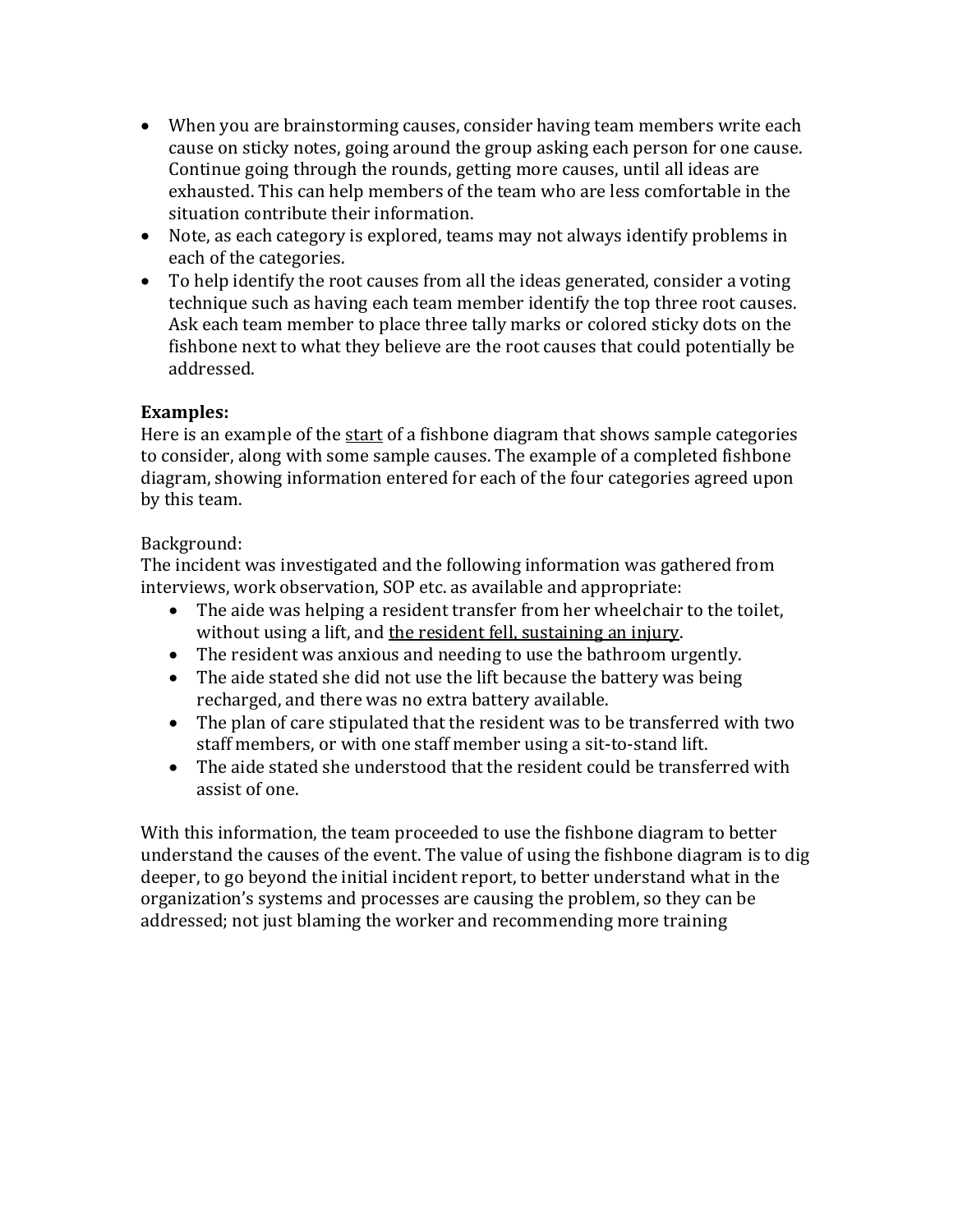

In this example, the root causes of the fall are:

- There is no process in place to ensure that every lift in the building always has a working battery. (One battery for the lift on this unit is no longer working, and the other battery was being recharged.)
- There is no process in place to ensure timely communication of new care information to the aides. (New transfer information had not yet been conveyed to the aide. The aide's "care card" still indicated transfer with assist of one for this resident.).
- Note that there were no root causes noted in the "Staff/People" category for this example.

The root causes of the event are the underlying process and system problems that allowed the contributing factors to culminate in a harmful event. As this example illustrates, there can be more than one root cause. Once you have identified root causes and contributing factors, you will then need to address each root cause and contributing factor as appropriate.

### **Why use 5 Why or a Fishbone Diagram?**

Both are brainstorming tools and have the goal of determining a cause. They are both useful with a group or team and where there is minimal quantitative information. 5-Whys can be used more easily on the shop floor or in a less structured setting as it requires no equipment. A fishbone diagram can be thought of as a more structured way of doing a 5-Whys and typically uses a whiteboard. The "5-Whys" technique is often used in conjunction with the fishbone diagram  $-$  keep asking why until you get to the root cause.